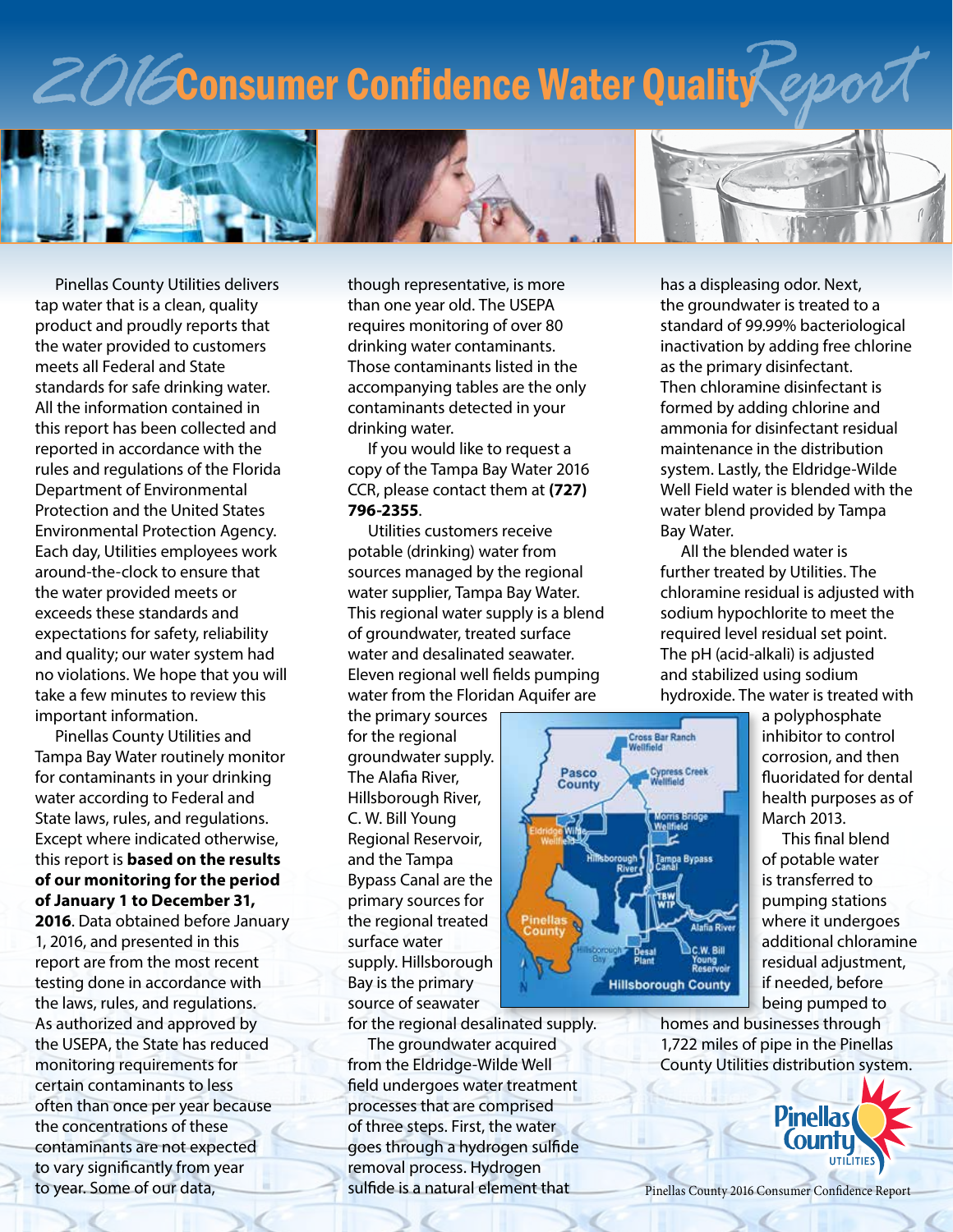

In the following tables, you may find unfamiliar terms and abbreviations. To help you better understand these terms, we've provided the following definitions:

#### Action Level, (AL):

The concentration of a contaminant which, if exceeded, triggers treatment or other requirements that a water system must follow.

#### Chloramine,  $(NH<sub>2</sub>Cl)$ :

A compound made by chemically combining chlorine with ammonia. Monochloramine, one of three possible combinations, is the desired chloramine form for disinfection of potable water.

#### Chlorine, (Cl):

An element used in gaseous form that readily combines with other elements in water to disinfect potable water.

#### Haloacetic Acids, (HAAs):

A group of disinfection by-products formed as a result of the chemical disinfection of water.

#### Initial Distribution System Evaluation, (IDSE):

An important part of the Stage 2 Disinfection Byproducts Rule (DBPR). The IDSE is a one-time study conducted by water systems to identify distribution system locations with high concentrations of trihalomethanes (THMs) and haloacetic acids (HAAs). Water systems will use results from the IDSE, in conjunction with their Stage 1 DBPR compliance monitoring data, to select compliance monitoring locations for the Stage 2 DBPR.

#### Maximum Contaminant Level or MCL:

The highest level of a contaminant that is allowed in drinking water. MCLs are set as close to the MCLGs as feasible using the best available treatment technology.

#### Maximum Contaminant Level Goal or MCLG:

The level of a contaminant in drinking water below which there is no known or expected risk to health. MCLGs allow for a margin of safety.

#### Maximum Residual Disinfectant Level or MRDL:

The highest level of a disinfectant allowed in drinking water. There is convincing evidence that addition of a disinfectant is necessary for control of microbial contaminants.

#### Maximum Residual Disinfectant Level Goal or MRDLG:

The level of a drinking water disinfectant below which there is no known or expected risk to health. MRDLGs do not reflect the benefits of the use of disinfectants to control microbial contaminants.

#### Nephelometric Turbidity Unit, (NTU):

A measure of the clarity of water. Turbidity in excess of 5 NTU is just noticeable to the average person.

### Not Applicable, (NA):

Not applicable to this contaminant.

#### Not Detected, (ND):

Not detected; indicates that the substance was not found by laboratory analysis.

#### Parts per billion, (ppb), or Micrograms per liter, (ug/L):

One part by weight of analyte to 1 billion parts by weight of the water sample.

#### Parts per million, (ppm), or Milligrams per liter, (mg/L):

One part by weight of analyte to 1 million parts by weight of the water sample.

#### Picocurie per liter, (pCi/L):

A measure of the radioactivity in water.

#### Treatment Technique, (TT):

A required process intended to reduce the level of a contaminant in drinking water.

#### Total Trihalomethanes, (TTHMs):

A group of disinfection by-products formed as a result of the chemical disinfection of water.

#### Turbidity:

Turbidity is a measure of the cloudiness of the water. We monitor it because it is a good indicator of the effectiveness of our filtration system. High turbidity can hinder the effectiveness of disinfectants.

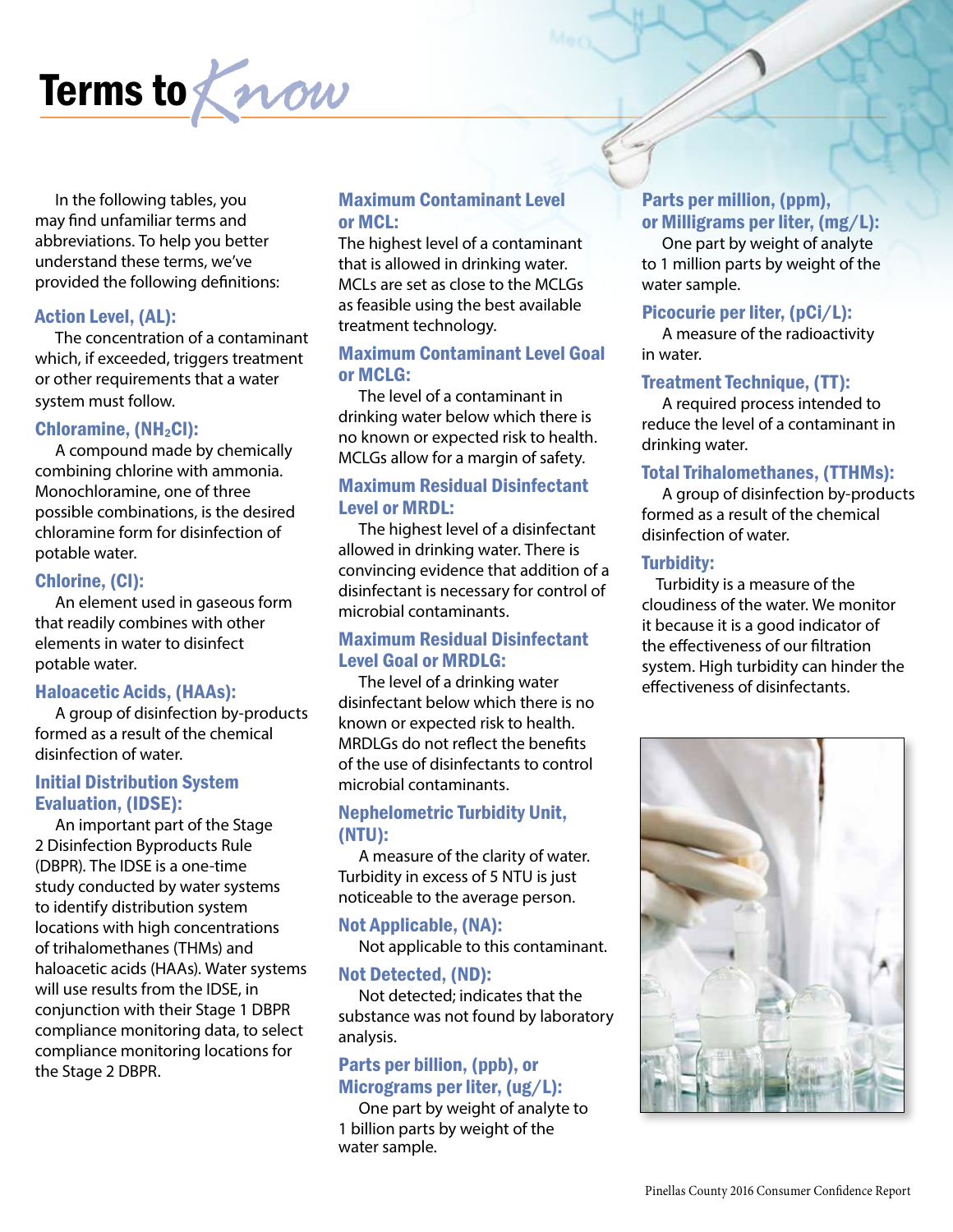# Required Additional Health*Information*

The sources of drinking water (both tap water and bottled water) include rivers, lakes, streams, ponds, reservoirs, springs, and wells. As water travels over the surface of the land or through the ground, it dissolves naturally occurring minerals and, in some cases, radioactive material, and can pick up substances resulting from the presence of animals or from human activity.

Contaminants that may be present in source water include:

- (A) Microbial contaminants, such as viruses and bacteria, which may come from sewage treatment plants, septic systems, agricultural livestock operations, and wildlife.
- (B) Inorganic contaminants, such as salts and metals, which can be naturally occurring or result from urban stormwater runoff, industrial or domestic wastewater discharges, oil and gas production, mining, or farming.
- (C) Pesticides and herbicides, which may come from a variety of sources such as agriculture, urban stormwater runoff, and residential uses.
- (D) Organic chemical contaminants, including synthetic and volatile organic chemicals, which are byproducts of industrial processes and petroleum production, and can also come from gas stations, urban stormwater runoff, and septic systems.
- (E) Radioactive contaminants, which can be naturally occurring or be the result of oil and gas production and mining activities.

In order to ensure that tap water is safe to drink, the EPA prescribes

regulations, which limit the amount of certain contaminants in water provided by public water systems. The Food and Drug Administration (FDA) regulations establish limits for

contaminants in bottled water, which must provide the same protection for public health.

Drinking water, including bottled water, may reasonably be expected to contain at least small amounts of some contaminants. The presence of contaminants does not necessarily indicate that the water poses a health risk.



from their health care providers. EPA/CDC guidelines on appropriate means to lessen the risk of infection by Cryptosporidium and other microbiological contaminants are

> available from the Safe Drinking Water Hotline **(800-426-4791)**.

More information about contaminants and potential health effects can be obtained by calling the Environmental Protection Agency's Safe Drinking Water Hotline at **1-800-426-4791**.

Some people may be more vulnerable to contaminants in drinking water than the general population. Immuno-compromised persons, such as persons with cancer undergoing chemotherapy, persons who have undergone organ transplants, people with HIV/AIDS or other immune system disorders, some elderly, and infants can be particularly at risk from infections. These people should seek advice about drinking water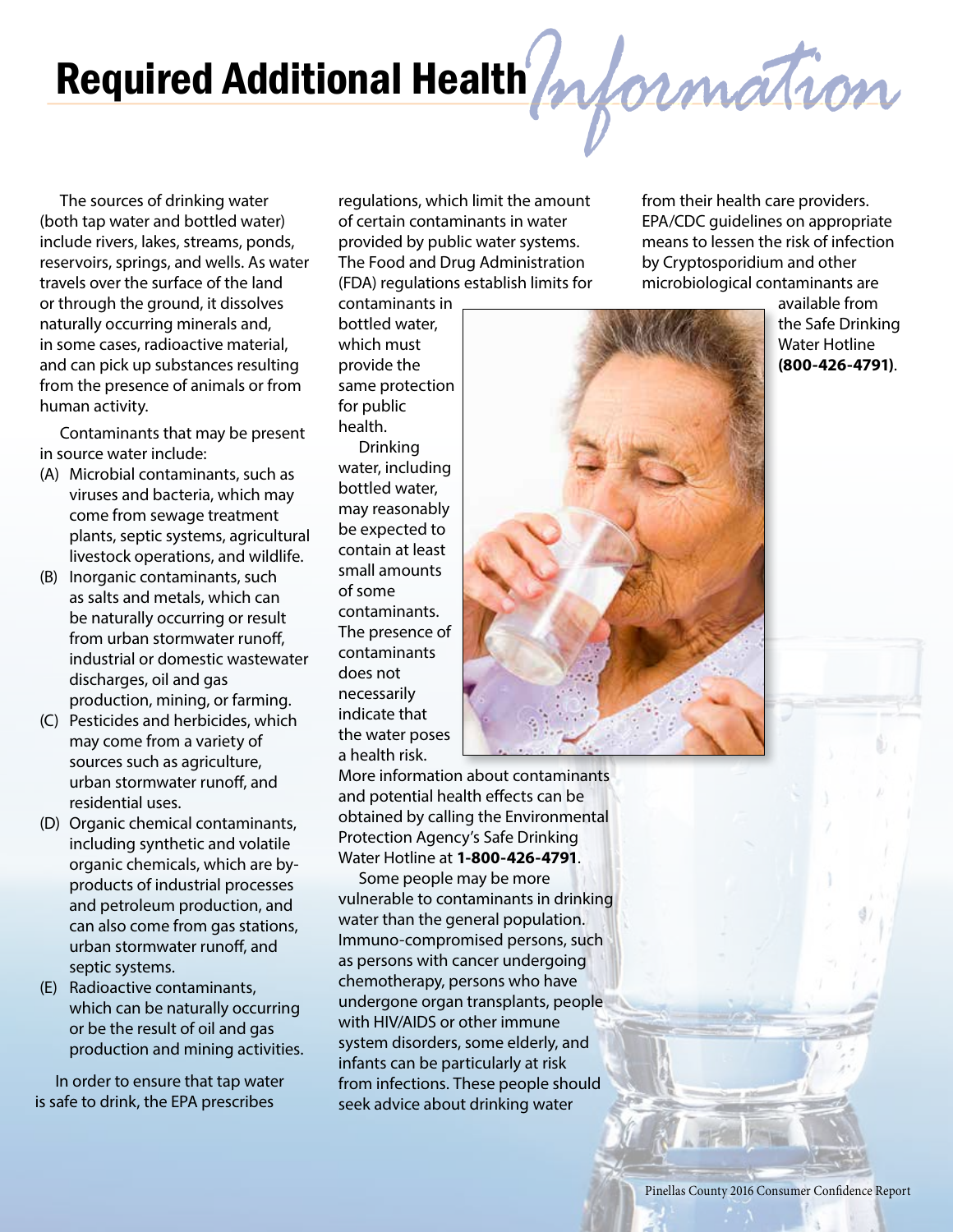## Lead in Drinking Water

If present, elevated levels of lead can cause serious health problems, especially for pregnant women and young children. Lead in drinking water is primarily from materials and components associated with service lines and home plumbing. Pinellas County Utilities is responsible for providing high quality drinking water, but cannot control the variety of materials used in plumbing components. When your water has been sitting for several hours, you can minimize the potential for lead exposure by flushing your tap for 30 seconds to 2 minutes before using water for drinking or cooking. If you are concerned about lead in your water, you may wish to have your water tested. Information on lead in drinking water, testing methods, and steps you can take to minimize exposure is available from the Safe Drinking Water Hotline or at *http:// www.epa.gov/safewater/lead*.

The current Federal Environmental Protection Agency (EPA) regulatory potable water 90th percentile Lead Action Level is 15 ppb (parts per billion). During 2014 Pinellas County Utilities completed tri-annual Residential Tap Water sampling resulting in a 0.8 ppb 90th percentile for Lead that is well below the 15 ppb Action Level. In addition the Florida Department of Environmental Protection (FDEP) requires lead levels in the source water be analyzed annually to confirm the quality of the source water supply. The 2016 source water lead sample analysis results reported no detection for lead. Pinellas County Utilities shall be collecting Residential Tap Water samples between June and September of 2017 with the results being reported in the 2017 CCR.

## Source Water Assessment

In 2015, the Department of Environmental Protection performed a Source Water Assessment for Tampa Bay Water. The assessment results are available on the FDEP Source Water Assessment and Protection Program website at *www.dep.state.fl.us/swapp* or they can be obtained from Tampa Bay Water, 2575 Enterprise Road, Clearwater, FL 33763, phone **(727) 796-2355**.

In 2016, the Department of Environmental Protection performed Source Water Assessments for Tampa Bay Water facilities. The assessments were conducted to provide information about any potential sources of contamination in the vicinity of the Tampa Bay Water surface water intakes. The surface water system is considered to be at high risk because of the many potential sources of contamination present in the assessment area. The assessment results are available on the FDEP Source Water Assessment and Protection Program website at *www.dep.state.fl.us/swapp* or they can be obtained from Tampa Bay Water, 2575 Enterprise Road, Clearwater, FL 33763, phone **(727) 796-2355**.

Turbidity is a measure of the cloudiness of the water. It is monitored for because it is a good indicator of the effectiveness of the filtration system. High turbidity can hinder the effectiveness of disinfectants.

### Your Participation Is Welcome!

The Pinellas County Board of County Commissioners meets twice a month, usually, but not always, on the first and third Tuesdays. The earlier meeting in the month begins at 9:30 a.m. Meetings in the latter part of the month are actually held in two parts. Agenda items are discussed with the Board at 2:00 p.m., after which there is a break and the Board reconvenes at 6:00 p.m. The public

is invited to attend these meetings held in the 5th floor Assembly Room of the Pinellas County Courthouse located at 315 Court Street, Clearwater, FL 33756. Meetings are televised live (and closed captioned) on PCC-TV, the Pinellas County Connection Television cable channel, and repeated during the week. The meeting agendas are published on the County's website at *www.pinellascounty.org*. For more information, call **(727) 464-3485**.

Tampa Bay Water's Board of Directors meetings occur on the third Monday of every other (even) month at 9:30 a.m. at 2575 Enterprise Road, Clearwater, FL 33763. To view their agenda, visit their website at *www. tampabaywater.org* or call **(727) 796-2355**.

# Contact Pinellas County

Pinellas County Utilities works hard to ensure our customers' satisfaction. If you have questions or comments about this report or other issues, please call us:

| Customer Service . (727) 464-4000 |  |
|-----------------------------------|--|
| Laboratory  (727) 582-2302        |  |
| Emergencies (727) 464-4000        |  |

You may also visit us on our website at *www.pinellascounty.org/utilities*.

## For Your Reference

*(as of December 2016)*

| <b>Analyte and Unit</b><br>of Measure                                              | Average<br>Result | Range of<br><b>Results</b> |  |  |
|------------------------------------------------------------------------------------|-------------------|----------------------------|--|--|
| Iron (ppm)                                                                         | 0.030             | $0.011 - 0.109$            |  |  |
| Chloride (ppm)                                                                     | 21.4              | $19 - 34$                  |  |  |
| Sulfate (ppm)                                                                      | 56                | $31 - 92$                  |  |  |
| <b>Total Dissolved</b><br>Solids (ppm)                                             | 316               | 170 - 444                  |  |  |
| Calcium (ppm)                                                                      | 76.3              | $66.8 - 86.1$              |  |  |
| Magnesium (ppm)                                                                    | 5.96              | $4.86 - 7.12$              |  |  |
| pH (SU)                                                                            | 7.98              | $7.75 - 8.26$              |  |  |
| Alkalinity as CaCO <sub>3</sub><br>(ppm) conc.                                     | 184               | 160 - 210                  |  |  |
| <b>Total Hardness</b><br>(ppm)                                                     | 215               | 198 - 244                  |  |  |
| Water softener setting for hardness: Equivalent to<br>11.6 -14.3 grains per gallon |                   |                            |  |  |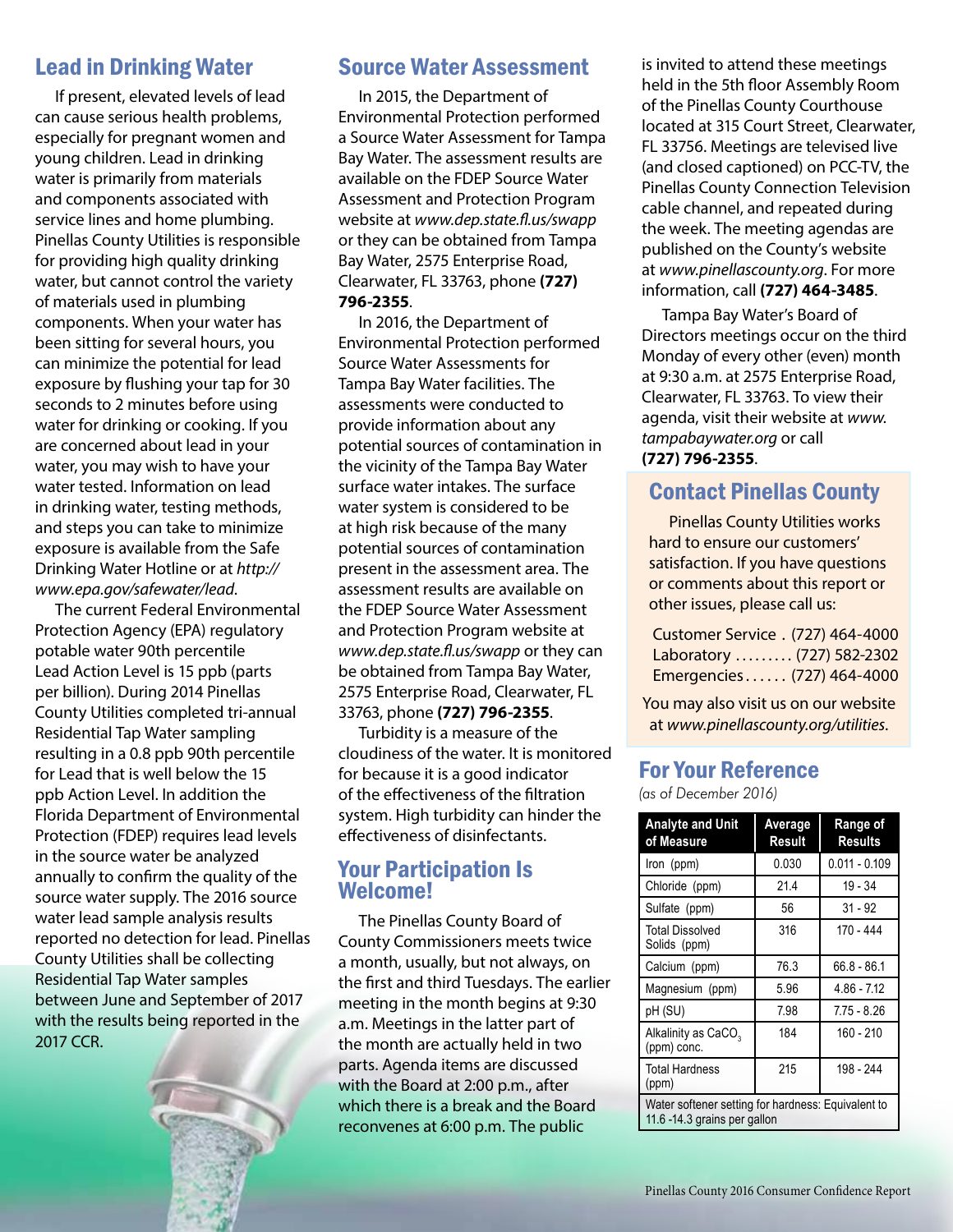# Pinellas County *2016* Consumer Confidence Report on Water Quality

Results in the Level Detected column for radioactive contaminants, inorganic contaminants, and volatile organic contaminants are the highest average at any of the sampling points or the highest detected level at any sampling point, depending on the sampling frequency

|                                                                              |              |            | <b>Pinellas County</b>         |                                         |                                                                                         |  |                                       |
|------------------------------------------------------------------------------|--------------|------------|--------------------------------|-----------------------------------------|-----------------------------------------------------------------------------------------|--|---------------------------------------|
| <b>Microbiological Contaminants</b>                                          |              |            |                                |                                         |                                                                                         |  |                                       |
| <b>Contaminant and Unit of</b><br><b>Measurement</b>                         | <b>MCLG</b>  | <b>MCL</b> | Dates of Sampling<br>(mo./yr.) | <b>MCL</b><br><b>Violation</b><br>(Y/N) | <b>Highest Monthly</b><br>Percentage/<br>Number (until Mar<br>31, 2016) Results         |  | <b>Likely Source of Contamination</b> |
| <b>Total Coliform Bacteria</b><br>(positive samples until March 31,<br>2016) | $\mathbf{0}$ | *          | $1/16 - 3/16$                  | <b>No</b>                               | 1.1%                                                                                    |  | Naturally present in the environment  |
| <b>Contaminant and Unit of</b><br><b>Measurement</b>                         | <b>MCLG</b>  | <b>TT</b>  | Dates of Sampling<br>(mo./yr.) | <b>TT Violation</b><br>(Y/N)            | <b>Highest Monthly</b><br>Percentage/<br><b>Number (until April</b><br>1, 2016) Results |  | <b>Likely Source of Contamination</b> |
| <b>Total Coliform Bacteria</b><br>(beginning April 1, 2016)                  | N/A          | <b>TT</b>  | $4/16 - 12/16$                 | <b>No</b>                               | $5.0\%$ *                                                                               |  | Naturally present in the environment  |

\*For systems collecting at least 40 samples per month: presence of coliform bacteria in >5% or more of monthly samples; Pinellas County Utilities collects a least 180 water samples a month for Total Coliform Bacteria Analysis. **NOTE:** Revised Total Coliform Rule went into effect on April 1, 2016.

| <b>Contaminant and Unit of</b><br>Measurement                                                      | <b>MCLG</b> | <b>MCL</b> | Dates of Sampling 1<br>(mo./yr.) | <b>MCL</b><br><b>Violation</b><br>(Y/N) | <b>Total Number of</b><br><b>Positive Samples</b><br>for the Year | <b>Likely Source of Contamination</b> |
|----------------------------------------------------------------------------------------------------|-------------|------------|----------------------------------|-----------------------------------------|-------------------------------------------------------------------|---------------------------------------|
| Fecal coliform and E.coli in the<br>distribution system (positive<br>samples) until March 31, 2016 |             |            | $1/16 - 3/16$                    | <b>No</b>                               |                                                                   | Human and animal fecal waste          |
| E. coli (beginning April 1, 2016)                                                                  |             |            | $4/16 - 12/16$                   | <b>No</b>                               |                                                                   | Human and animal fecal waste          |

+Routine and repeat samples are total coliform-positive and either is *E. coli*-positive or system fails to take repeat samples following *E. coli*-positive routine sample or system fails to analyze total coliform-positive repeat sample for *E. coli*

| Radioactive Contaminants                 |             |     |                                |                                         |                       |                            |                                       |  |  |
|------------------------------------------|-------------|-----|--------------------------------|-----------------------------------------|-----------------------|----------------------------|---------------------------------------|--|--|
| l Contaminant and Unit of<br>Measurement | <b>MCLG</b> | MCL | Dates of Sampling<br>(mo./yr.) | <b>MCL</b><br><b>Violation</b><br>(Y/N) | <b>Level Detected</b> | Range of<br><b>Results</b> | <b>Likely Source of Contamination</b> |  |  |
| Alpha emitters (pCi/L)                   |             | 15  | 3/11                           | No                                      | 0.806                 | ND - 0.806                 | Erosion of natural deposits           |  |  |

| <b>Inorganic Contaminants</b>                        |                |                |                                |                                         |                       |                            |                                                                                                                                                                         |  |
|------------------------------------------------------|----------------|----------------|--------------------------------|-----------------------------------------|-----------------------|----------------------------|-------------------------------------------------------------------------------------------------------------------------------------------------------------------------|--|
| <b>Contaminant and Unit of</b><br><b>Measurement</b> | <b>MCLG</b>    | <b>MCL</b>     | Dates of Sampling<br>(mo./yr.) | <b>MCL</b><br><b>Violation</b><br>(Y/N) | <b>Level Detected</b> | Range of<br><b>Results</b> | <b>Likely Source of Contamination</b>                                                                                                                                   |  |
| Barium (ppm)                                         | $\overline{2}$ | $\overline{2}$ | 2/16                           | <b>No</b>                               | 0.0151                | <b>NA</b>                  | Discharge of drilling wastes;<br>discharge from metal refineries;<br>erosion of natural deposits                                                                        |  |
| Chromium (ppb)                                       | 100            | 100            | 2/16                           | <b>No</b>                               | 2.3                   | <b>NA</b>                  | Discharge from steel and pulp mills;<br>erosion of natural deposits                                                                                                     |  |
| Fluoride (ppm)                                       | 4              | 4.0            | 2/16                           | <b>No</b>                               | 0.43                  | <b>NA</b>                  | Erosion of natural deposits;<br>discharge from fertilizer and<br>aluminum factories. Water additive<br>which promotes strong teeth when at<br>optimum level of 0.7 ppm. |  |
| Nickel (ppb)                                         | <b>NA</b>      | 100            | 2/16                           | <b>No</b>                               | 1.2                   | <b>NA</b>                  | Pollution from mining and refining<br>operations. Natural occurrence<br>in soil.                                                                                        |  |
| Nitrate (as Nitrogen) (ppm)                          | 10             | 10             | 2/16                           | <b>No</b>                               | 0.1                   | <b>NA</b>                  | Runoff from fertilizer use; leaching from<br>septic tanks, sewage; erosion of natural<br>deposits                                                                       |  |
| Sodium (ppm)                                         | <b>NA</b>      | 160            | 2/16                           | No                                      | 19.6                  | <b>NA</b>                  | Salt water intrusion, leaching from soil                                                                                                                                |  |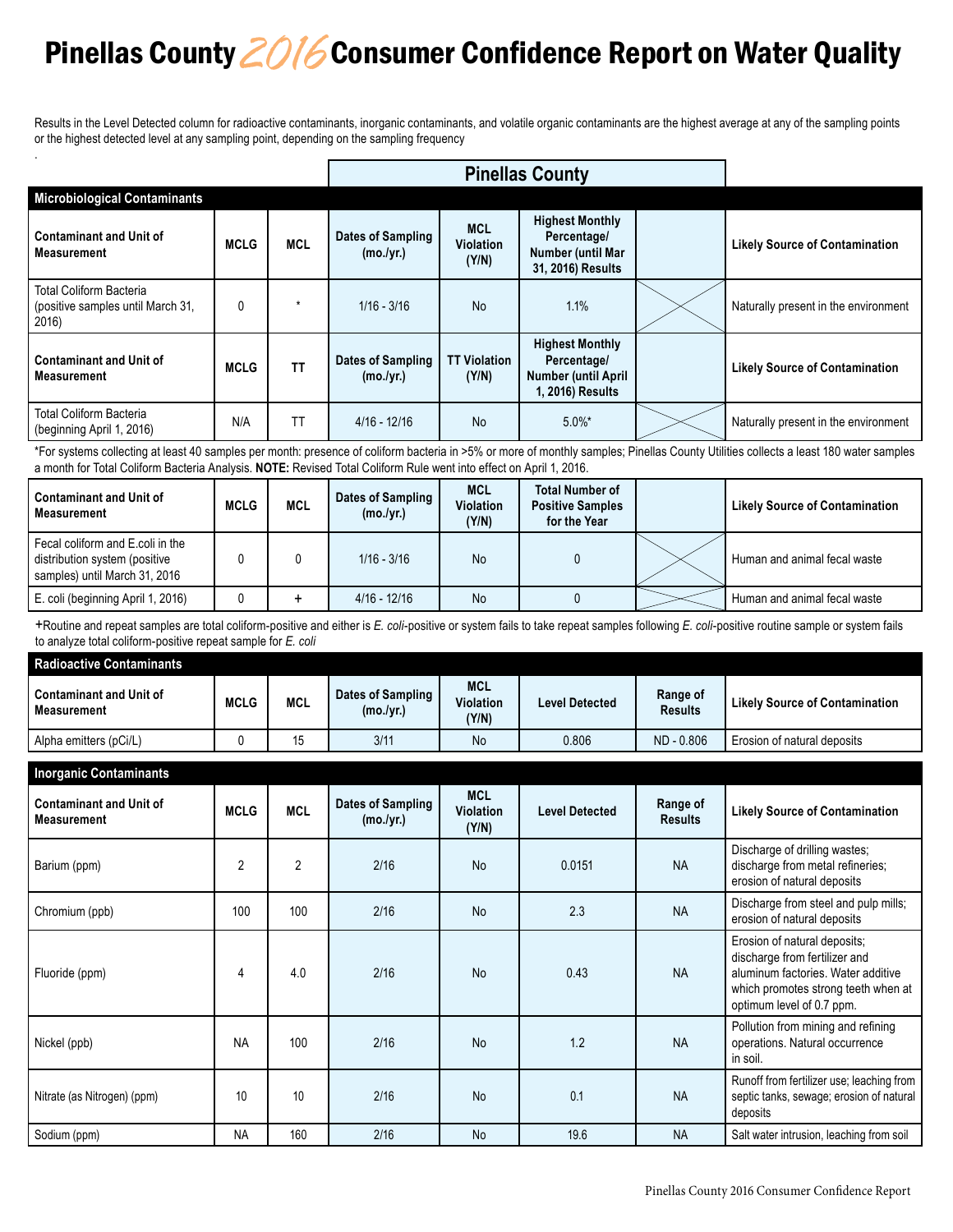# Pinellas County *2016* Consumer Confidence Report on Water Quality

|                                                                                                                                                                                                                                                                                        |              |             |                                | <b>Pinellas County</b>                             |                       |                            |                                            |  |  |
|----------------------------------------------------------------------------------------------------------------------------------------------------------------------------------------------------------------------------------------------------------------------------------------|--------------|-------------|--------------------------------|----------------------------------------------------|-----------------------|----------------------------|--------------------------------------------|--|--|
| <b>Stage 1 Disinfectants and Disinfection By-Products</b>                                                                                                                                                                                                                              |              |             |                                |                                                    |                       |                            |                                            |  |  |
| For chloramines, or chlorine, the level detected is the highest running annual average (RAA), computed quarterly, of monthly averages of all samples collected. The range of results<br>is the highest and lowest result of all the individual samples collected during the past year. |              |             |                                |                                                    |                       |                            |                                            |  |  |
| <b>Disinfectant or Contaminant</b><br>and Unit of Measurement                                                                                                                                                                                                                          | <b>MRDLG</b> | <b>MRDL</b> | Dates of Sampling<br>(mo./yr.) | <b>MCL or</b><br><b>MRDL</b><br>Violation<br>(Y/N) | <b>Level Detected</b> | Range of<br><b>Results</b> | <b>Likely Source of Contamination</b>      |  |  |
| Chlorine and Chloramines (ppm)                                                                                                                                                                                                                                                         | 4            | 4.0         | $1/16 - 12/16$                 | No                                                 | 3.8                   | $0.6 - 6.0$                | Water additive used to control<br>microbes |  |  |

| <b>Stage 2 Disinfectants and Disinfection By-Products</b> |             |            |                                |                                         |                       |                            |                                              |  |  |  |
|-----------------------------------------------------------|-------------|------------|--------------------------------|-----------------------------------------|-----------------------|----------------------------|----------------------------------------------|--|--|--|
| <b>Contaminant and Unit of</b><br><b>Measurement</b>      | <b>MCLG</b> | <b>MCL</b> | Dates of Sampling<br>(mo./yr.) | <b>MCL</b><br><b>Violation</b><br>(Y/N) | <b>Level Detected</b> | Range of<br><b>Results</b> | <b>Likely Source of Contamination</b>        |  |  |  |
| Haloacetic Acids (HAA5) (ppb)                             | <b>NA</b>   | 60         | 2/16,5/16,8/16,11/16           | <b>No</b>                               | 27.70                 | $18.00 - 40.90$            | By-product of drinking water<br>disinfection |  |  |  |
| Total Trihalomethanes (TTHM)<br>(ppb)                     | <b>NA</b>   | 80         | 2/16,5/16,8/16,11/16           | <b>No</b>                               | 42.17                 | $24.30 - 46.60$            | By-product of drinking water<br>disinfection |  |  |  |

| <b>Lead and Copper (Tap Water)</b>            |             |                                |                                |                                       |                                       |                                                           |                                                                                                              |  |  |
|-----------------------------------------------|-------------|--------------------------------|--------------------------------|---------------------------------------|---------------------------------------|-----------------------------------------------------------|--------------------------------------------------------------------------------------------------------------|--|--|
| <b>Contaminant and Unit of</b><br>Measurement | <b>MCLG</b> | <b>AL</b><br>(Action<br>Level) | Dates of Sampling<br>(mo./yr.) | <b>AL</b><br><b>Exceeded</b><br>(Y/N) | 90 <sup>th</sup> Percentile<br>Result | No. of<br>Sampling<br><b>Sites</b><br>Exceeding<br>the AL | <b>Likely Source of Contamination</b>                                                                        |  |  |
| Copper (tap water) (ppm)                      | 1.3         | 1.3                            | $6/14 - 7/14$                  | <b>No</b>                             | 0.41                                  | 0                                                         | Corrosion of household plumbing<br>systems; erosion of natural deposits;<br>leaching from wood preservatives |  |  |
| Lead (tap water) (ppb)                        | 0           | 15                             | $6/14 - 7/14$                  | <b>No</b>                             | 0.8                                   | 0                                                         | Corrosion of household plumbing<br>systems; erosion of natural deposits                                      |  |  |